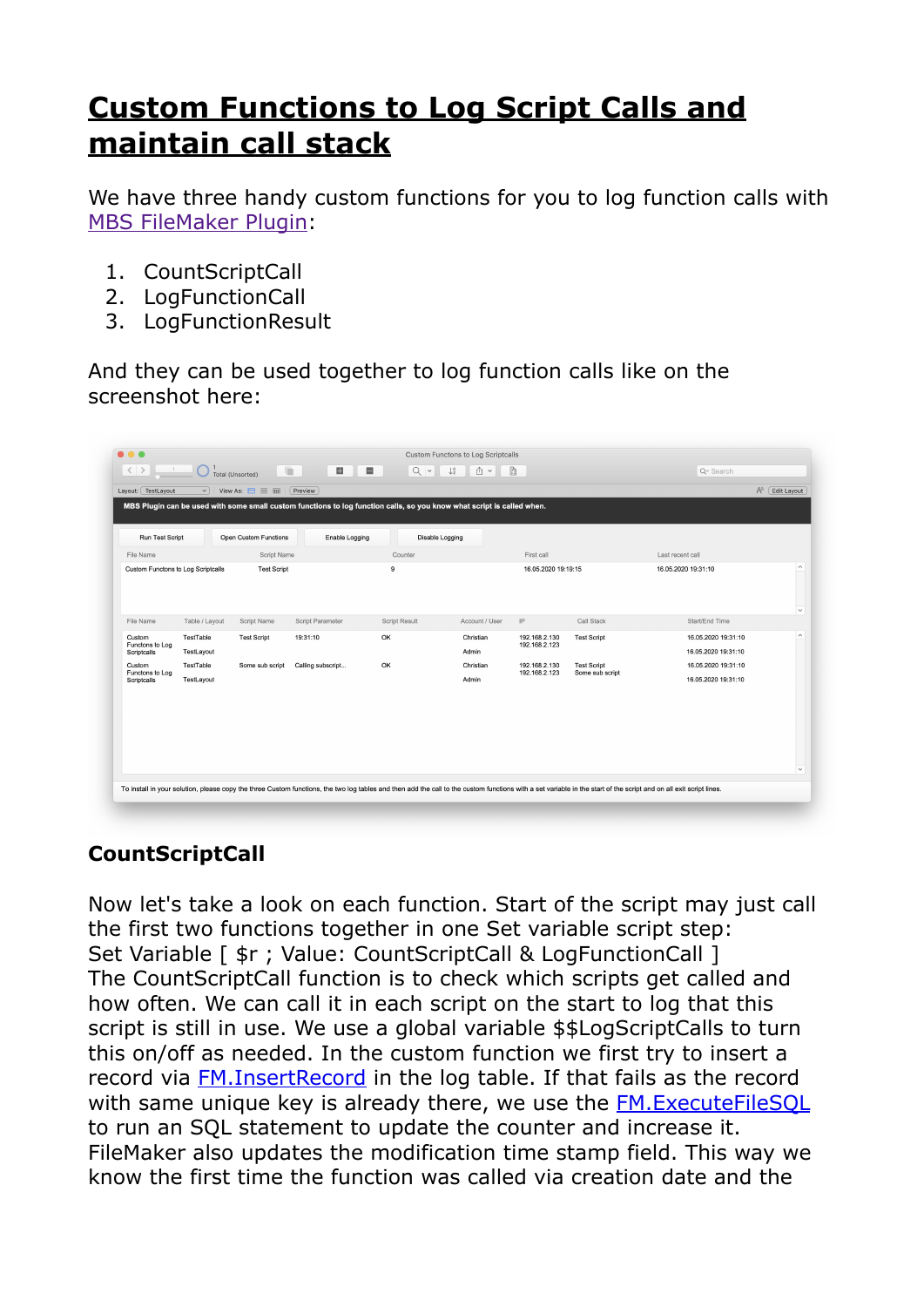last time called via modification date. Take a look on our CountScriptCall function here:

```
If($$LogScriptCalls; 
Let ( [
FileName = Get(FileName); 
ScriptName = Get(ScriptName);
```

```
// try to insert new record 
r = MBS( "FM.InsertRecord"; FileName; "ScriptCallCounter"; "Counter"; 
1; "ScriptName"; ScriptName; "FileName"; FileName );
```
// r shows OK or "[MBS] ERROR: (504): Field failed unique value validation test" in case of duplicate

```
// check for error: 504 
p = Position ( r ; "(504)" ; 1 ; 1 );
```

```
// update existing call on error 
r = If( p > 0; MBS( "FM.ExecuteFileSQL"; FileName; "UPDATE 
\"ScriptCallCounter\" SET \"Counter\" = \"Counter\" + 1 WHERE 
\"ScriptName\" = ? AND \"FileName\" = ?"; 9; 13; ScriptName; 
FileName ); r)
```
 $\ket{r}$ ; "")

As you see we pass FileName to the two MBS functions for the file name of the log table. But that is not required as you can move the logs to another file. This way logs appear in a different file as they can become quite big.

## **LogFunctionCall**

This function should log a function call. Again enabled via \$ \$LogScriptCalls global variable, we query a few information pieces for the context like user name, current table and layout. We then generate an unique ID and store it in a local variable to be able to later find the record again. We add our script to the \$\$CallStack variable, we always have the current call stack in a variable and we can know which script calls which other script. To log we use [FM.InsertRecord](https://www.mbsplugins.eu/FMInsertRecord.shtml) again to pass all the field names and values.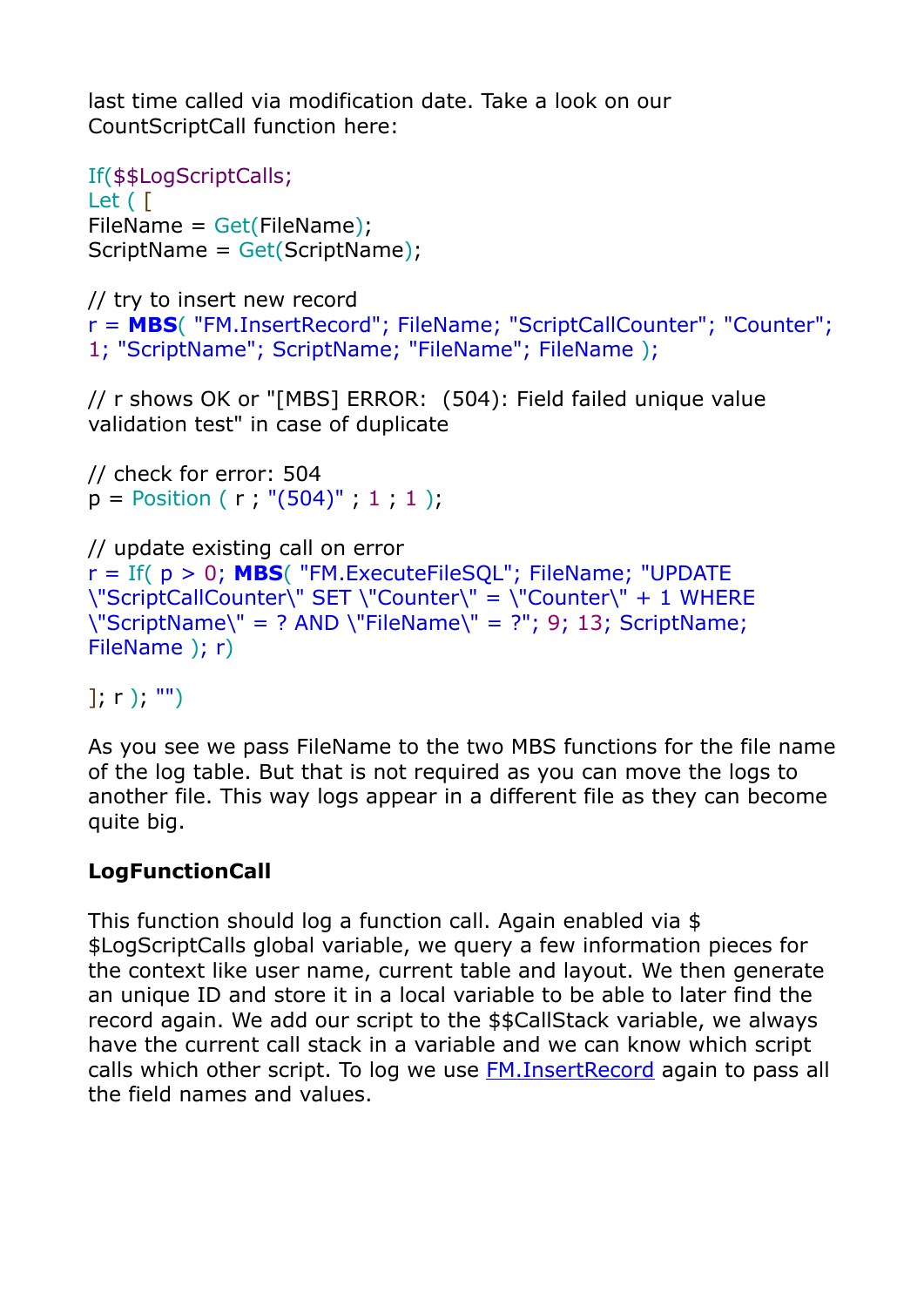Here is the calculation for the LogFunctionCall function:

```
If($$LogScriptCalls; Let ( [
```

```
// query some values about current context 
FileName = Get(FileName); 
ScriptName = Get(ScriptName);
TableName = Get(LayoutTableName);AccountName = Get(AccountName); 
LayoutName = Get(LayoutName);UserName = Get(UserName); 
IP = Get(SystemIPAddress); 
ScriptParameter = Get(ScriptParameter);
```

```
// make an unique key for later 
$ScriptCallID = Get(UUID);
```

```
// and build call stack 
$$CallStack = $$CallStack & ScriptName & ¶;
```

```
// now log it. 
r = MBS( "FM.InsertRecord"; FileName; "ScriptCallLog"; 
"ScriptCallID"; $ScriptCallID; 
"ScriptName"; ScriptName; 
"FileName"; FileName; 
"TableName"; TableName; 
"LayoutName"; LayoutName; 
"AccountName"; AccountName; 
"UserName"; UserName; 
"IP"; IP; 
"ScriptParameter"; GetAsText(ScriptParameter); 
"CallStack"; $$CallStack; 
"StartTime"; Get ( CurrentTimestamp ))
```
 $\ket{r}$ ; "")

Every script must have such a line on the end and you call the function for each way the script can be exited. That is some work, but only if the function is called, we can cleanup the \$\$CallState variable. We check \$ScriptCallID variable for whether we have an ID set earlier. If so, we can use it to update the log and add the end time and the script result to the table. As start and end time of each script is set, you can calculate later how long those scripts take.